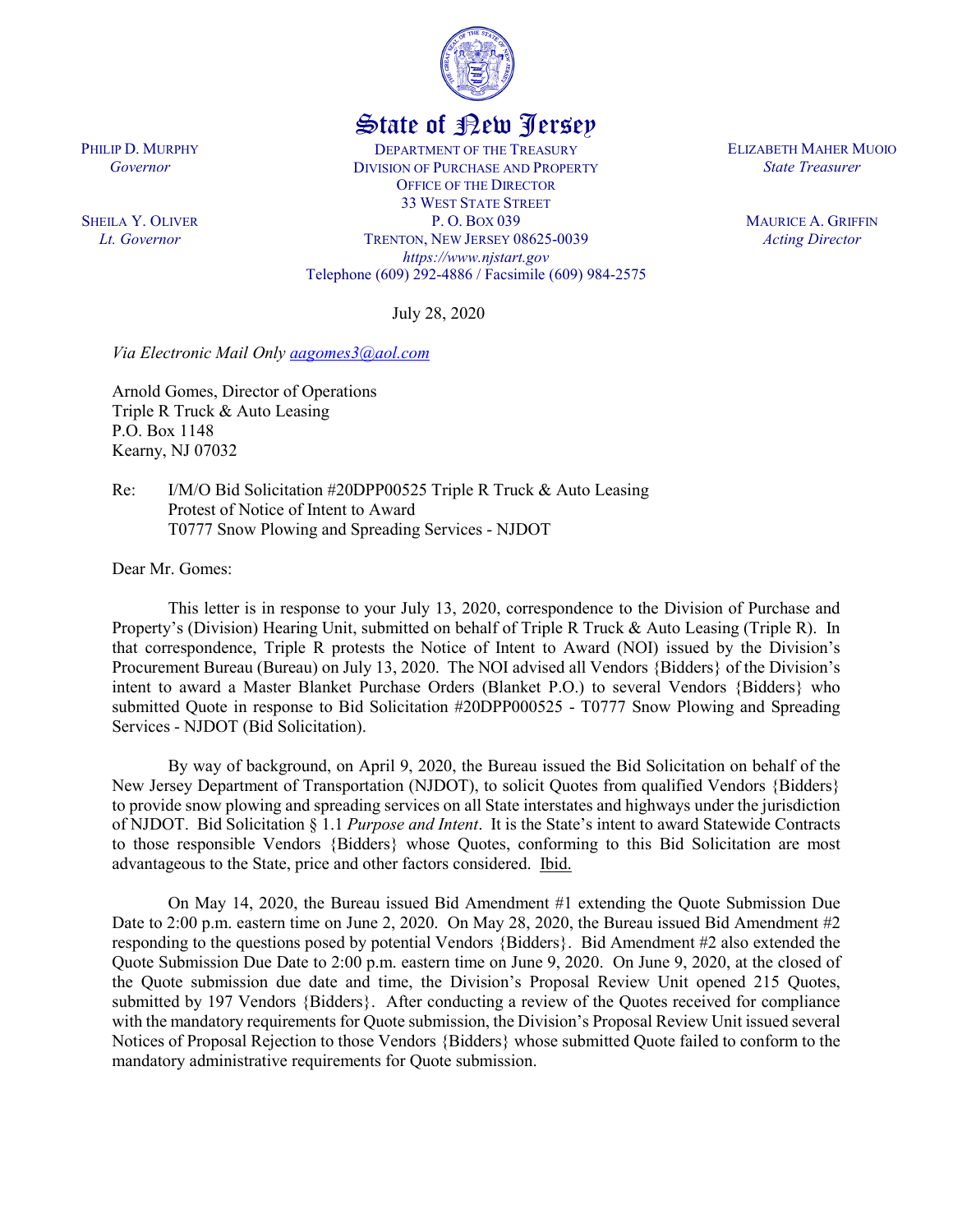The record of this procurement reveals that Triple R failed to submit its Quote by the mandatory Quote submission deadline. On June 11, 2020, the Division's Proposal Review Unit issued a Notice of Proposal Rejection to Triple R advising that the Quote was rejected as "not timely submitted." On June 10, 2020 and June 11, 2020, Triple R submitted a protest to the Division's Hearing Unit requesting that its late Quote be accepted for consideration. In support of the protest Triple R stated in part "Unfortunately the wording of NJSTART mislead me to believing the start time was 6/9/20 at 2pm" and "I am requesting consideration of my technical difficulties and my misunderstanding of the terminology from NJSTART to be able to submit our bid for snow plowing." See Triple R's June 10, 2020 and June 11, 2020, Protests respectively. On June 12, 2020, the Division's Hearing Unit issued the final agency decision stating in part: "[d]espite Triple R's desire to submit a Quote for the subject solicitation, under the provisions set forth above, the statutory procurement laws, and the regulations of the State of New Jersey, the Division is unable to accept Triple R's Quote after the Quote submission date has passed. Such acceptance would un-level the Vendor's {Bidder's} playing field as the Division received 215 Quotes by the submission deadline." See June 12, 2020 Final Agency Decision, p. 5.

Those Quotes that were responsive to the mandatory requirements for Quote submission were forwarded to the Bureau for review and evaluation consistent with the requirements of Bid Solicitation Section 6.7 *Evaluation Criteria*.

After the review and evaluation of all Quotes received in response to the Bid Solicitation was completed, the Bureau completed a Recommendation Report which recommended Blanket P.O. awards to those responsible Vendors {Bidders} whose Quotes, conforming to the Bid Solicitation are most advantageous to the State, price and other factors considered. On July 13, 2020, the NOI was issued advising all Vendors {Bidders} that it was the State's intent to award a Blanket P.O.s consistent with the Bureau's Recommendation Report.<sup>[1](#page-1-0)</sup>

On July 13, 2020, Triple R wrote the Bureau stating:

l

I'm sorry to bother you, but just found out that we were not awarded the snow contract due to wording of the submission of the contract on account of 30 minutes. Instructions say bid opening date June 9th 2:00 pm so that is what we did, now we find out that is the closing time?? How can this be, totally confusing. We are extremely devastated, as you know we been doing this section for many years and to lose it on account of confusing wording is even greater. Is there anything anyone can do to help us out, or any suggestions that you can offer us?

That email was forwarded to the Division's Hearing Unit and accepted as a protest of the July 13, 2020 NOI.

In consideration of Triple R's protest, I have reviewed the record of this procurement, including the Bid Solicitation, the submitted Quotes, the relevant statutes, regulations, and case law. This review of the record has provided me with the information necessary to determine the facts of this matter and to render an informed Final Agency Decision on the merits of the protest. I set forth herein the Division's Final Agency Decision.

<span id="page-1-0"></span><sup>&</sup>lt;sup>1</sup> The list of Vendors {Bidders} who are recommended to receive a Blanket P.O. award are listed in the Bureau's July 9, 2020 Recommendation Report.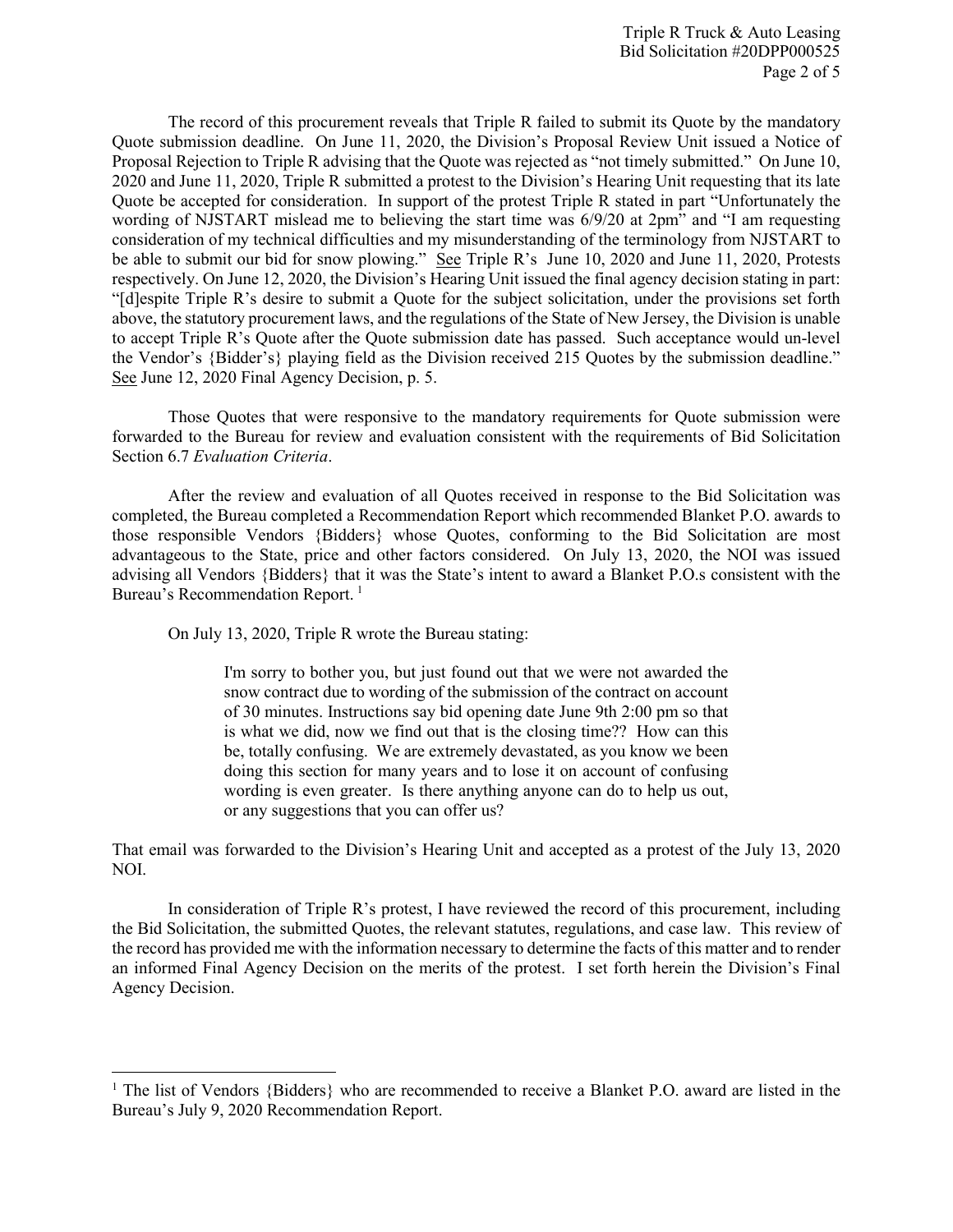As noted in the Division's June 12, 2020 Final Agency decision, the Division's administrative regulations that govern the advertised procurement process establish certain requirements that must be met in order for a Quote to be accepted. Those regulations provide in relevant part:

- (a) In order to be eligible for consideration for award of contract, the bidder's proposal shall conform to the following requirements or be subject to designation as a non-responsive proposal for noncompliance:
	- 2. Be submitted on or before the due date and time and at the place specified in the RFP;

[N.J.A.C. 17:12-2.2(a)(2).]

. . .

If the requirements of N.J.A.C. 17:12-2.2 are not met, a Quote must be rejected. These regulations must be stringently enforced to maintain the equal footing of all Vendors {Bidders} and to ensure the integrity of the State's bidding process.

Further, the Bid Solicitation language made clear that Quotes must be received prior to the listed Bid Opening Date. Specifically, with respect to the mandatory Quote submission due date and time, the Bid Solicitation advised all potential Vendors {Bidders} of the requirements for proper and timely Quote submission stating:

## **1.3.2 SUBMISSION OF QUOTES**

In order to be considered for award, the Quote  $\frac{must^2}{}$  $\frac{must^2}{}$  $\frac{must^2}{}$  be received by the Procurement Bureau of the Division at the appropriate location by the required time.

Vendors {Bidders} shall submit Quotes electronically through *NJSTART*.

**QUOTES NOT RECEIVED PRIOR TO THE QUOTE OPENING DEADLINE SHALL BE REJECTED. THE DATE AND TIME OF THE QUOTE OPENING ARE INDICATED ON THE BID SOLICITATION COVER SHEET AND ON THE "SUMMARY" TAB OF THE BID SOLICITATION WEBPAGE WITHIN**  *NJSTART***.** 

**IF THE QUOTE OPENING DEADLINE HAS BEEN REVISED, THE NEW QUOTE OPENING DEADLINE SHALL BE SHOWN ON THE POSTED BID AMENDMENT AND ON THE "SUMMARY" TAB OF THE BID SOLICITATION WEBPAGE WITHIN** *NJSTART***.** 

[Emphasis in the original.]

l

<span id="page-2-0"></span><sup>2</sup> Bid Solicitation Section 2.2 *General Definitions defines "*Must" as "that which is a mandatory requirement.**"**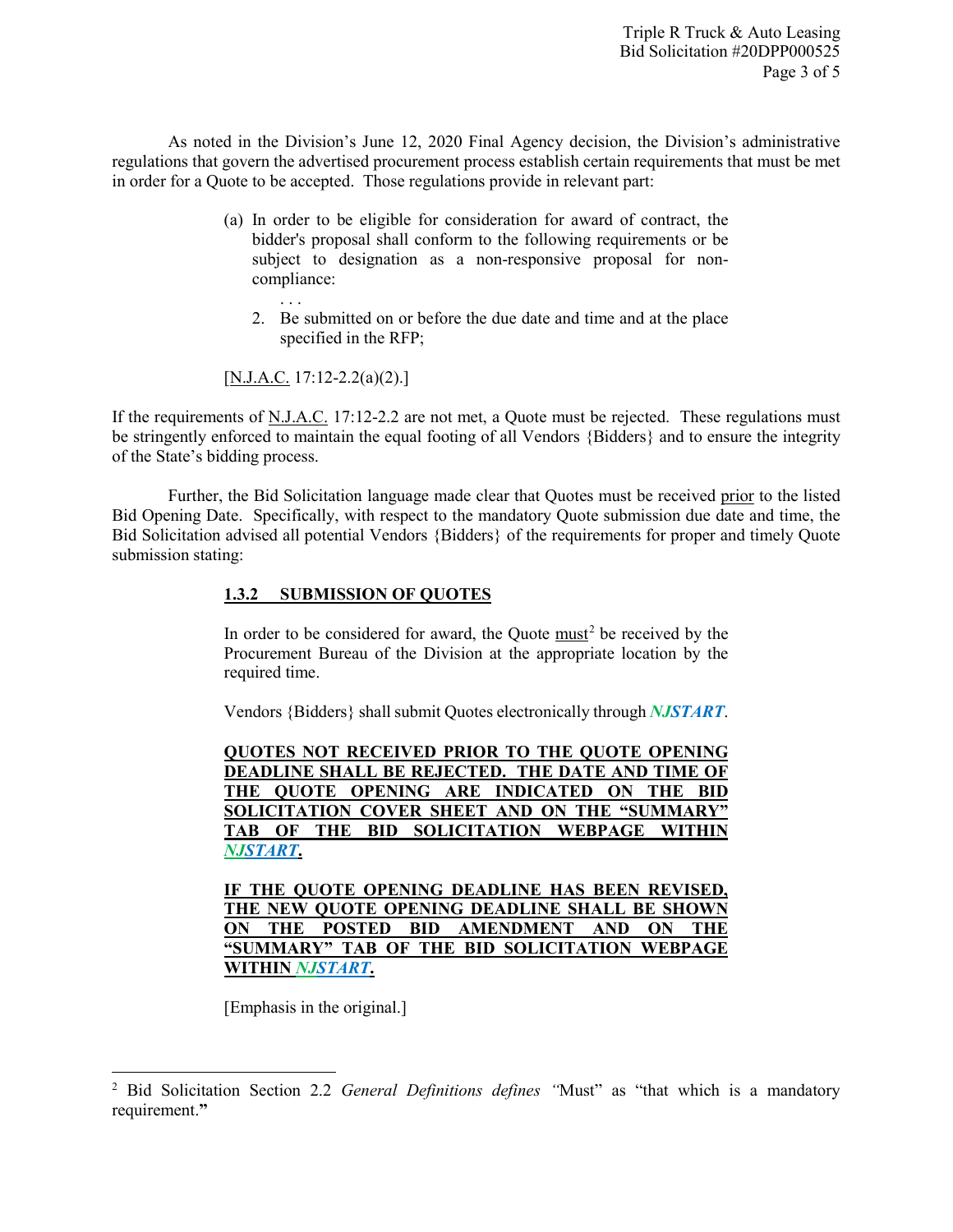With the above principals in mind, Vendors {Bidders} are cautioned to allow adequate time to ensure that the Quote is properly submitted. See Bid Solicitation Section 4.2 *Quote Delivery* stating:

> A Quote must arrive at the Division in accordance with this Bid Solicitation's instructions within the time frames noted on the Bid Solicitation cover sheet and on the "Summary" page of the Bid Solicitation in *NJSTART*, or as indicated on the posted Bid Amendment if the Quote Opening Date has been changed. Vendors {Bidders} submitting electronic Quotes via *NJSTART* are cautioned to allow adequate time to ensure timely uploads of all Quote documents to mitigate unforeseen delays or issues. State regulation mandates that late Quotes are ineligible for consideration.

I note that Quotes submitted in response to Bid Solicitation #18DPP00205/ T0777 Snow Plowing and Spreading Services – NJDOT, the State's current snow plowing contract which is scheduled to expire on September 30, 2020, were required to be submitted through the *NJSTART* eProcurement site by 2:00 p.m. eastern time on March 18, 2018. In response to that Bid Solicitation, Triple R prepared and submitted its Quote prior to the listed Quote opening date. In fact, the record of that procurement reveals that Triple R uploaded the documents comprising its Quote on March 16, 2018, two days prior to the Quote Opening deadline.

| Quote 00002070 - Triple R Truck & Auto Leasing                                                            |                                        |                               |                         |           |             |                      |
|-----------------------------------------------------------------------------------------------------------|----------------------------------------|-------------------------------|-------------------------|-----------|-------------|----------------------|
| Subcontractors<br><b>Terms &amp; Conditions</b><br>Attachments(4)<br><b>Ouestions</b><br>Items<br>General | Evaluations<br>Preference<br>Reminders | <b>Back to Bid</b><br>Summary |                         |           |             |                      |
| <b>Files</b>                                                                                              |                                        |                               |                         |           |             |                      |
|                                                                                                           |                                        |                               |                         |           |             |                      |
| Name                                                                                                      |                                        | Description                   | Confidential            | Order     | Attached By | <b>Attached Date</b> |
| TripleRTruckAutoLeasingVolume_1_18DPP00205.pdf<br>(view details)                                          |                                        |                               | ✓                       | $\bullet$ | Aida Gomes  | 03/16/2018           |
| TripleRTruckAutoLeasingVolume_2Section2A_18DPP00205.pdf<br>(view details)                                 |                                        |                               | ø                       | $\bullet$ | Aida Gomes  | 03/16/2018           |
| TripleRTruckAutoLeasingVolume_2Section3_18DPP00205.pdf<br>(view details)                                  |                                        |                               | $\overline{\mathbf{v}}$ | $\bullet$ | Aida Gomes  | 03/16/2018           |
| TripleRTruckAutoLeasingVolume_3_Section4_18DPP00205.pdf<br>(view details)                                 |                                        |                               | ø                       | $\bullet$ | Aida Gomes  | 03/16/2018           |
|                                                                                                           |                                        |                               |                         |           |             |                      |
| <b>Forms</b>                                                                                              |                                        |                               |                         |           |             |                      |
| <b>No Form Attachments</b>                                                                                |                                        |                               |                         |           |             |                      |
|                                                                                                           | Save & Continue                        | Add Form<br>Add File          |                         |           |             |                      |
| Copyright @ 2020 Periscope Holdings, Inc. - All Rights Reserved.                                          |                                        |                               |                         |           |             |                      |

Having timely submitted a Quote in response to Bid Solicitation #18DPP00205, Triple R was awarded a Blanket P.O. Because Triple R's was able to utilize *NJSTART* to timely submit a Quote for the existing contract, I cannot find that the *NJSTART* wording was misleading and confusing as indicated in Triple R's June 10, 2020, June 11, 2020 and July 13, 2020 protest submissions.

Despite Triple R's desire to submit a Quote for the subject solicitation, under the provisions set forth above, the statutory procurement laws, and the regulations of the State of New Jersey, the Division is unable to accept Triple R's Quote after the Quote submission date has passed. Such acceptance would unlevel the Vendor's {Bidder's} playing field as the Division received 215 Quotes by the submission deadline.

Based upon the foregoing, I find no reason to disturb the Bureau's recommendation for award. Accordingly, I sustain the July 13, 2020 Notice of Intent to Award. This is an unfortunate situation for the State as the Division encourages competition and appreciates the time and effort put forth in preparing and submitting the Quote.